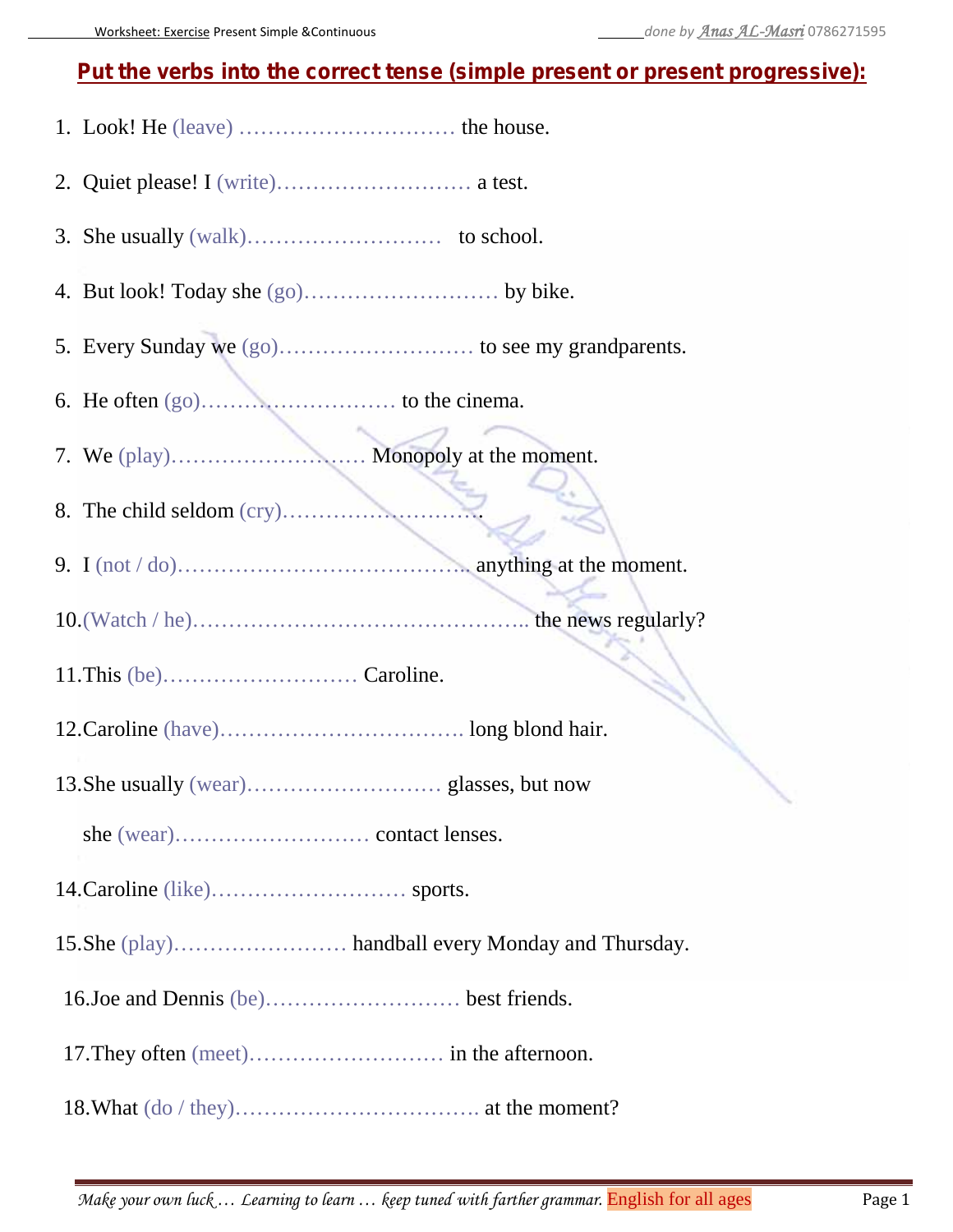| done by Anas AL-Masri 0786271595<br>Worksheet: Exercise Present Simple & Continuous |
|-------------------------------------------------------------------------------------|
|                                                                                     |
|                                                                                     |
|                                                                                     |
|                                                                                     |
|                                                                                     |
|                                                                                     |
|                                                                                     |
|                                                                                     |
|                                                                                     |
|                                                                                     |
|                                                                                     |
|                                                                                     |
|                                                                                     |
|                                                                                     |
|                                                                                     |
|                                                                                     |
|                                                                                     |
|                                                                                     |
|                                                                                     |
|                                                                                     |
|                                                                                     |